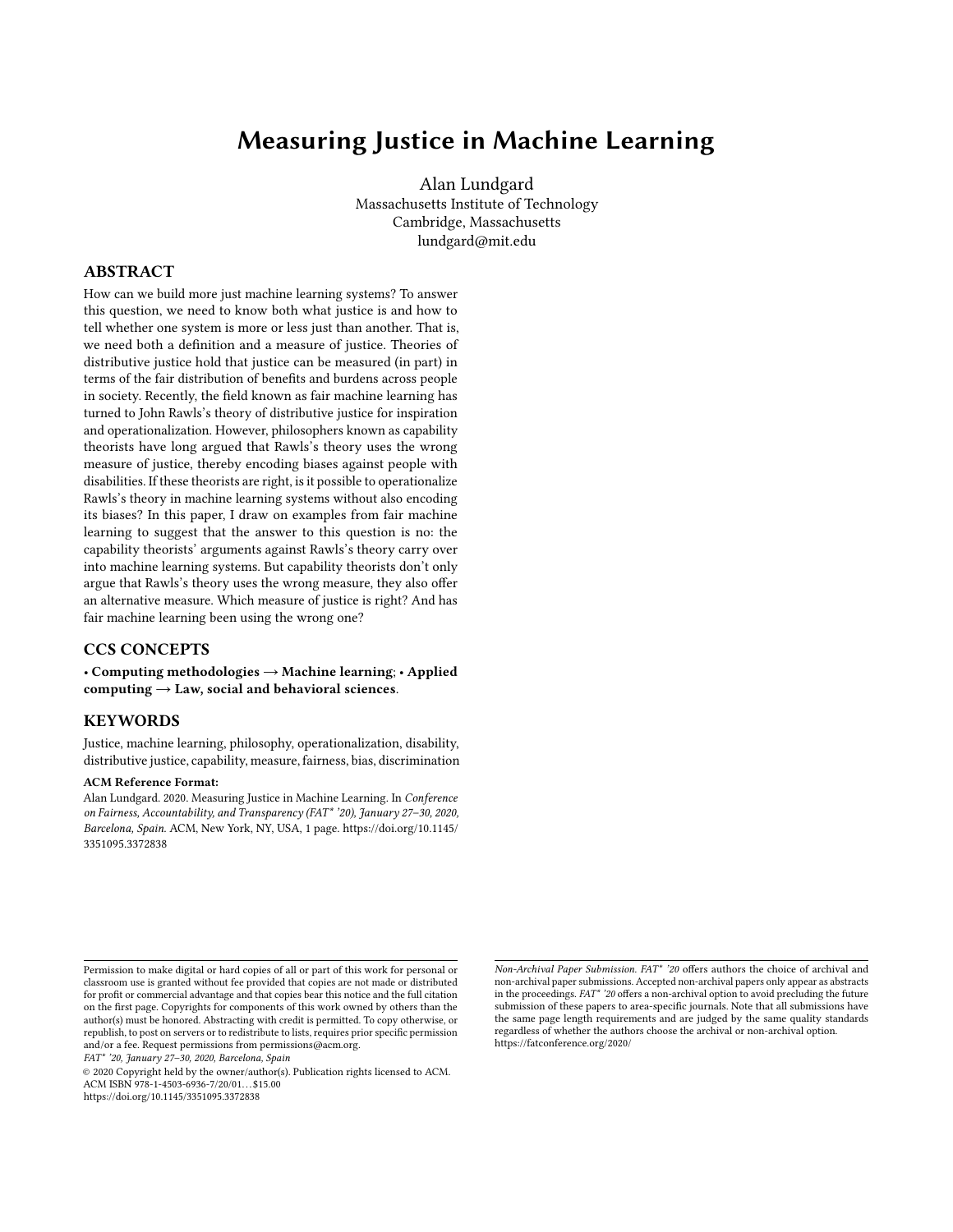## Measuring Justice in Machine Learning

Alan Lundgard

Massachusetts Institute of Technology

ACM Conference on Fairness, Accountability, and Transparency January 30, 2020

@AlanLundgard

Today I'll be talking about measuring justice in machine learning, focusing on one type of justice called distributive justice.

Measuring Justice in Machine Learning Alan Lundgard *ACM Conference on Fairness, Accountability, and Transparency*, 2020. <https://dl.acm.org/doi/abs/10.1145/3351095.3372838>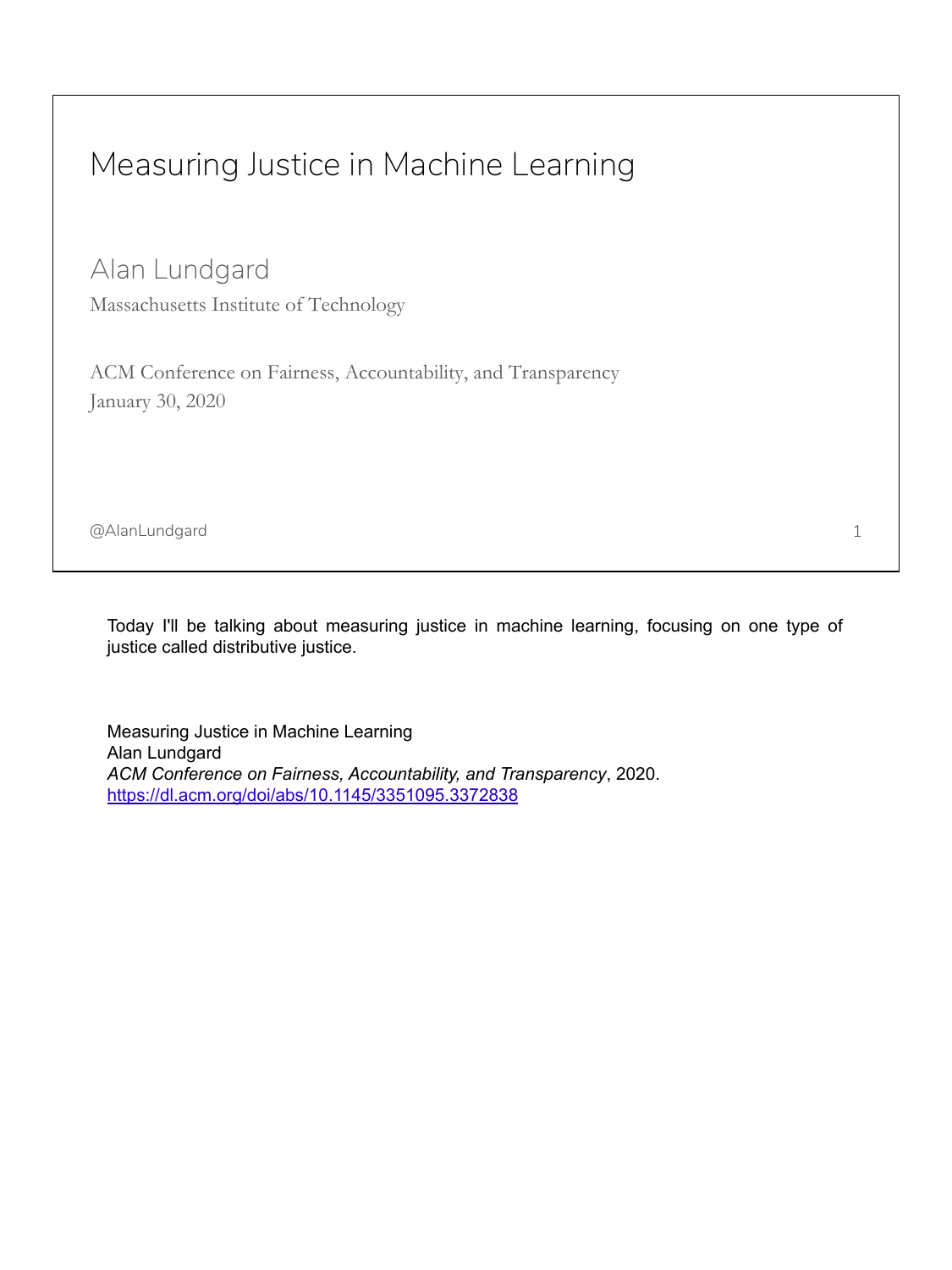# @AlanLundgard Theories of Distributive Justice ● John Rawls Recently dubbed "AI's favorite philosopher" [Procaccia 2019] Capability Theorists Rawls's measure encodes biases against disability and marginalized groups 2

The field known as fair machine learning has recently sought to operationalize philosophical theories of distributive justice within algorithmic systems. This especially true of John Rawls, who was dubbed "AI's favorite philosopher." But other philosophers known as capability theorists have long argued that Rawls uses the wrong measure of justice, thereby encoding biases against disabled people and other marginalized groups.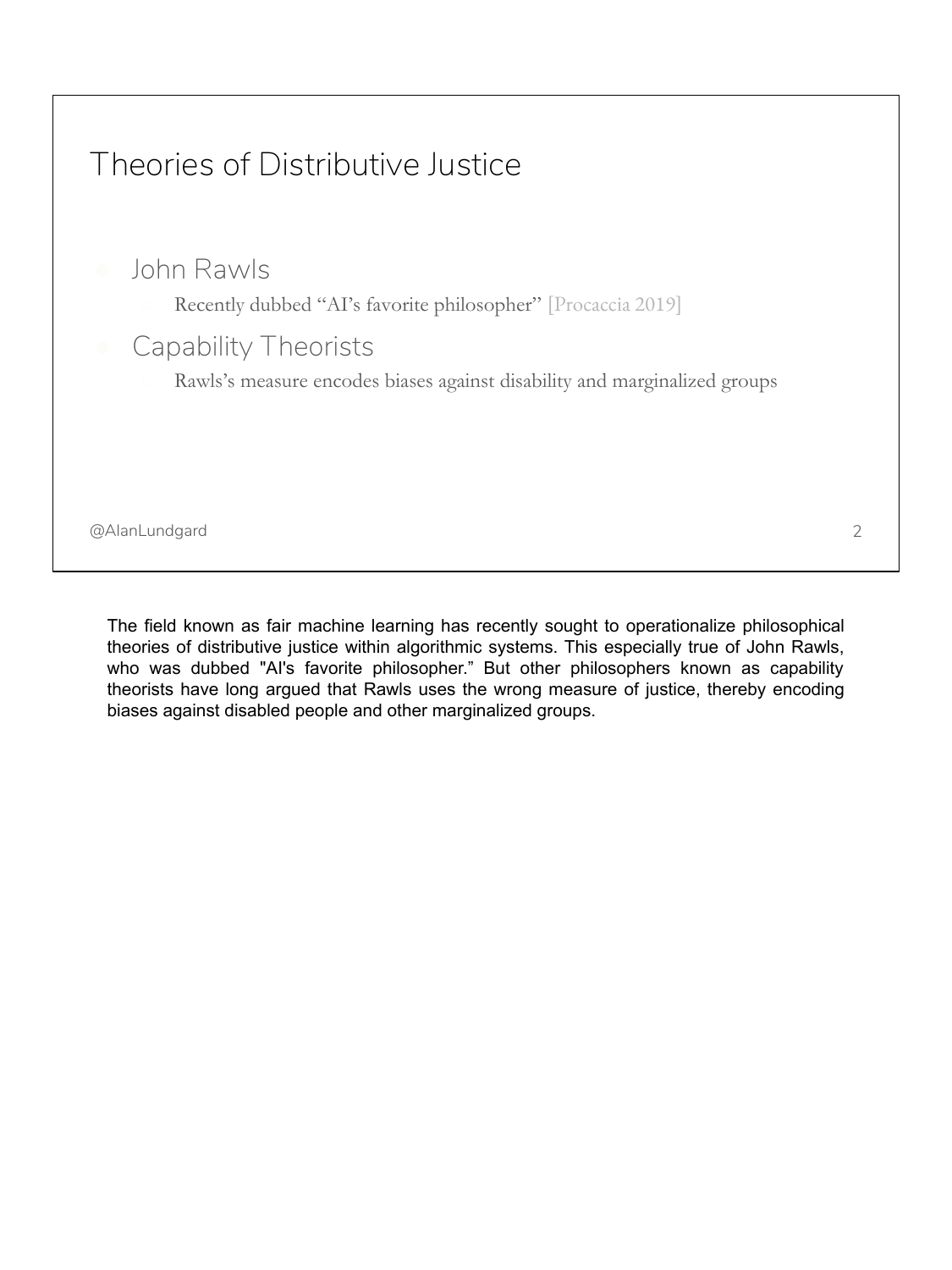

What is the right measure of justice in machine learning? Rawls defends what we may call a resource-oriented measure, whereas the capability theorists defend a capability measure. In this talk, I'll explain (at a high level) what makes these measures different, and how they have been (or could be) operationalized in machine learning, in potentially unjust ways.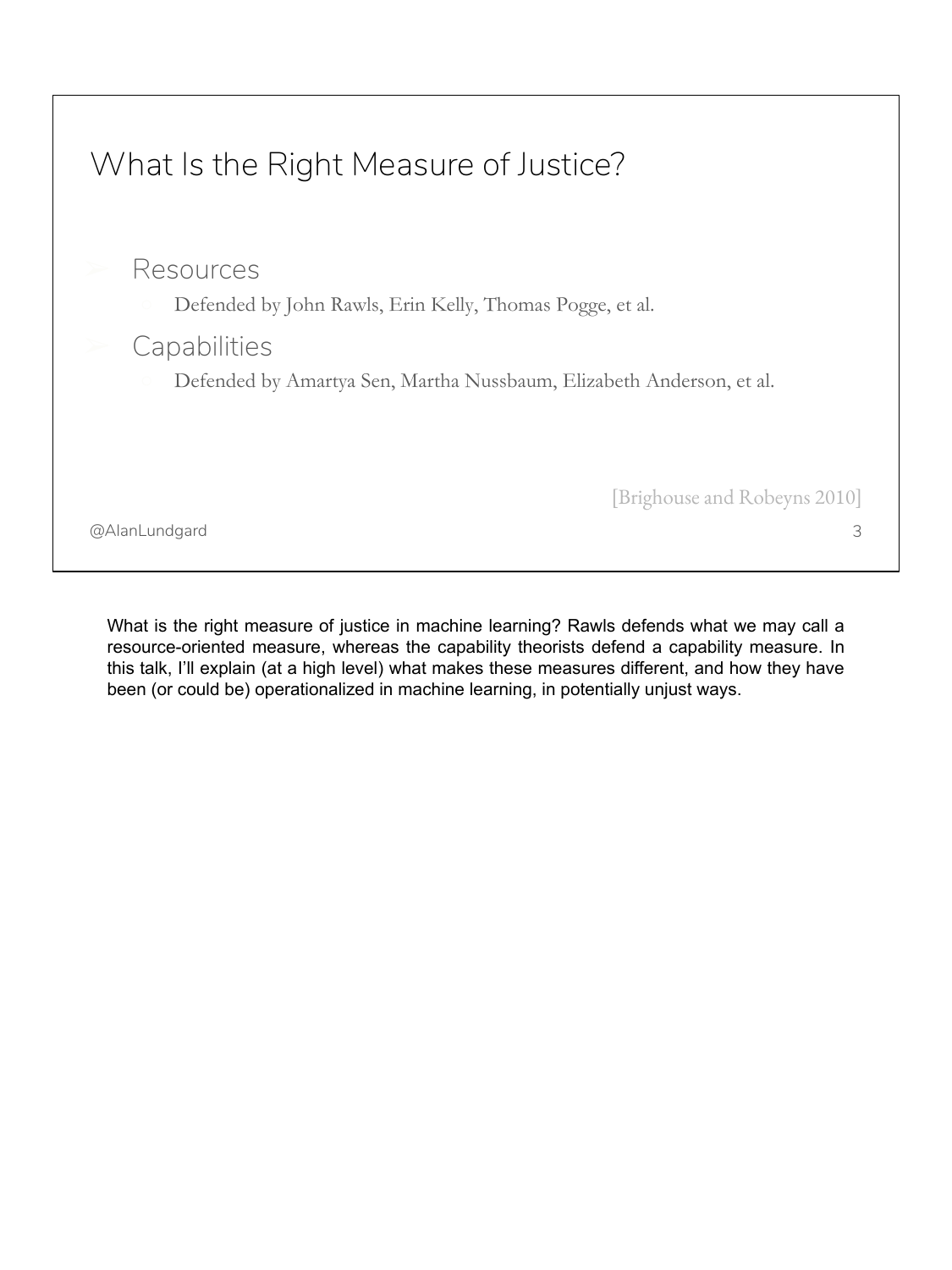

First, resources. Machine learning often conceptualizes "unfairness" as a problem of "resource allocation," or distributing resources across people according to some allocative principle. In philosophy, resources broadly include things that people can have in their possession, such as their income and wealth, opportunities for employment, loans, etc. In machine learning, resources include all those from philosophy, as well as computational artifacts such as the predictive accuracy of a machine learning model, its false positive and negative rates, and so on.

A distinguishing characteristic of resource measures is that they can be expressed as single-valued numerical quantities. This makes them amenable to operationalization in machine learning systems. However, capability theorists argue that this is (in part) where resource measures go wrong, and end up failing to do justice by marginalized groups of people. Consider two cases from fair machine learning.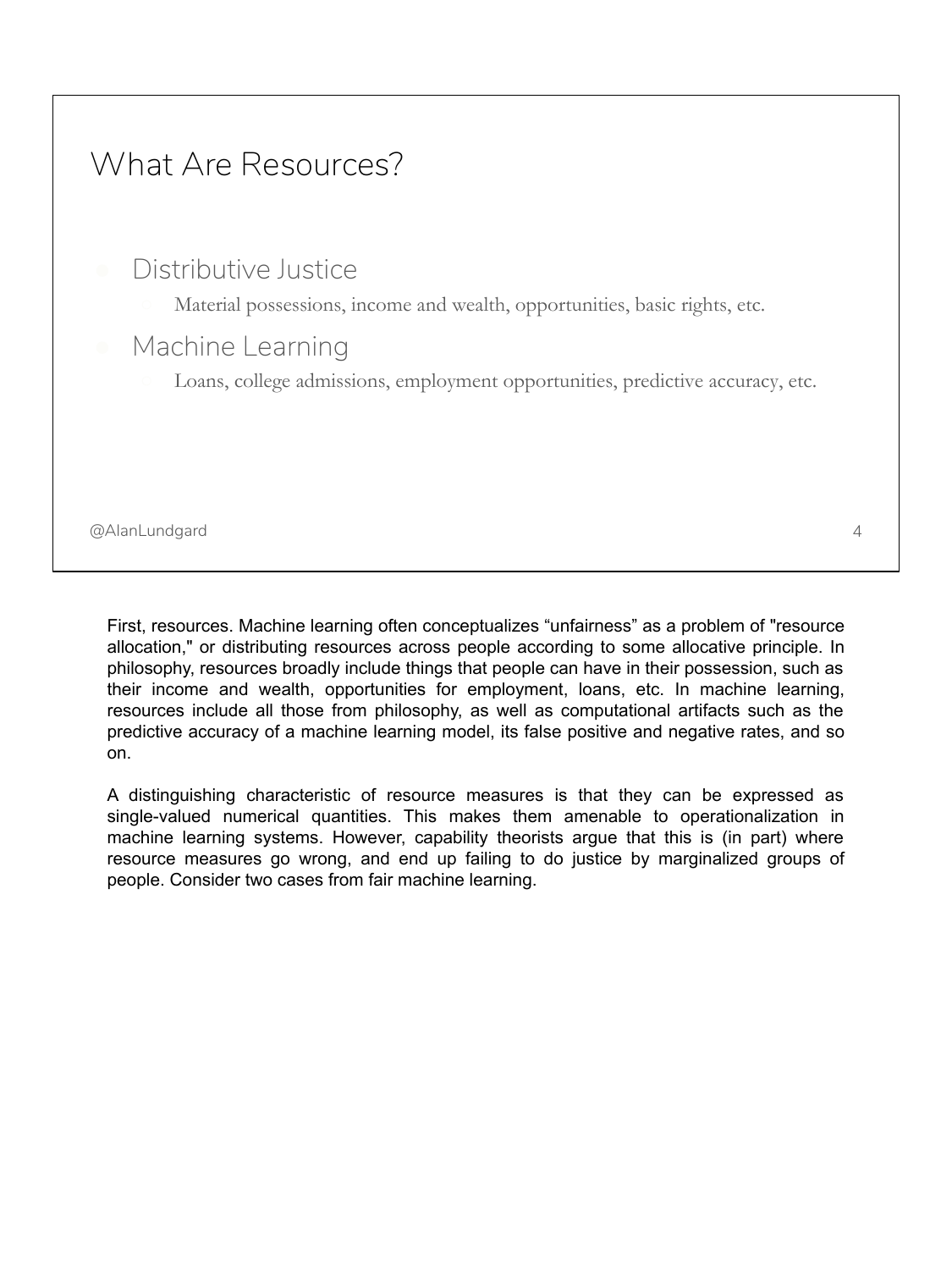# Case 1: Text Auto-Complete and Dialects

● Fairness Goal

- Fairly distribute predictive accuracy across dialects
- Resource Measure
	- Predictive accuracy
	- Measure Limitation
		- Insensitive to social, political context

[Hashimoto et al. 2018]

5

@AlanLundgard

Case 1. Researchers recently operationalized Rawls's theory when training a text-autocomplete model (that is, something like predictive typing on your phone's texting app). They chose the model's predictive accuracy as their "resource" and allocated more of it to speakers of the so-called African-American English dialect (AAE). Their well-intentioned goal was to make the model fairer (that is, more accurate) for speakers of this particular dialect. But is more predictive accuracy what AAE speakers actually want? For example, it's not difficult to imagine how auto-completing AAE words could be perceived as stereotyping, appropriating, and/or entrenching discourse inequality for actual speakers of AAE.

Further, the researchers did not engage with anyone from the Black community when designing and evaluating their model, instead relying on anonymous Mechanical Turk workers to perform \*as if\* they were speakers of AAE. Absent direct engagement with the affected community, a single-valued quantitative measure (that is, a resource measure) like predictive accuracy is not likely to encompass the social and political norms surrounding the use of certain words and dialects.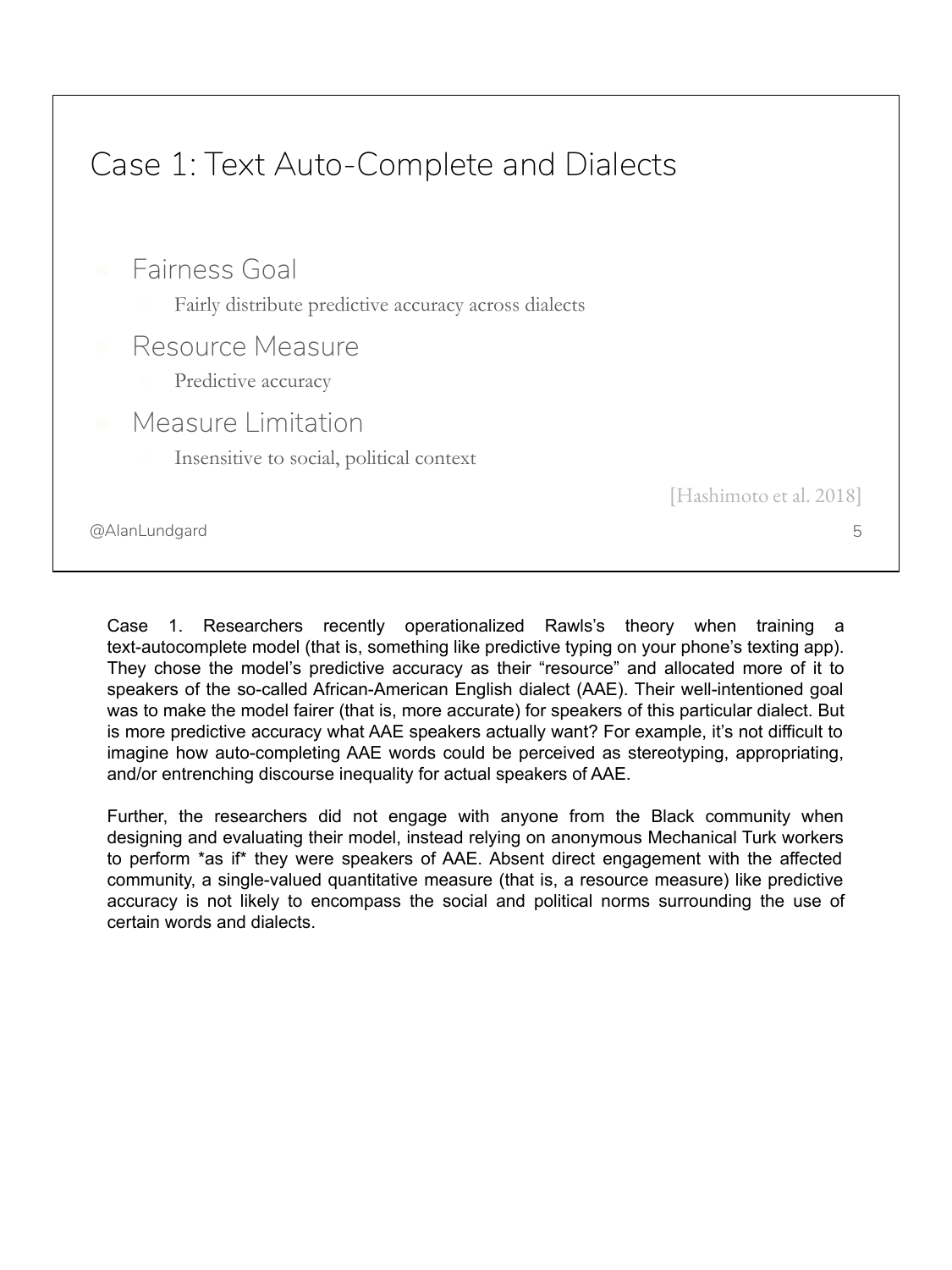

Case 2. Algorithmic hiring on job platforms (like LinkedIn, Indeed, or Pymetrics) is currently beyond the scope of equal employment opportunity for disabled people. Yet, these platforms distribute job opportunities to candidates in the form of pre-employment application tests. Hypothetically speaking, even if these opportunities were fairly allocated across demographic groups (perhaps using a Rawlsian conception of fairness), there would still be no guarantee that the opportunities themselves (that is, the pre-employment application tests) will be fairly accessible to disabled people.

Indeed, it may be safer to assume that such tests will be unfair, given that online platforms are widely known to be inaccessible to blind people, or people who use screen readers, in various ways. Absent any equal employment opportunity protection (such as reasonable accommodation, itself often insufficient) a single-valued quantitative measure (like the number of job opportunities distributed to a jobseeker) is not likely to encompass the many ways of being and working online.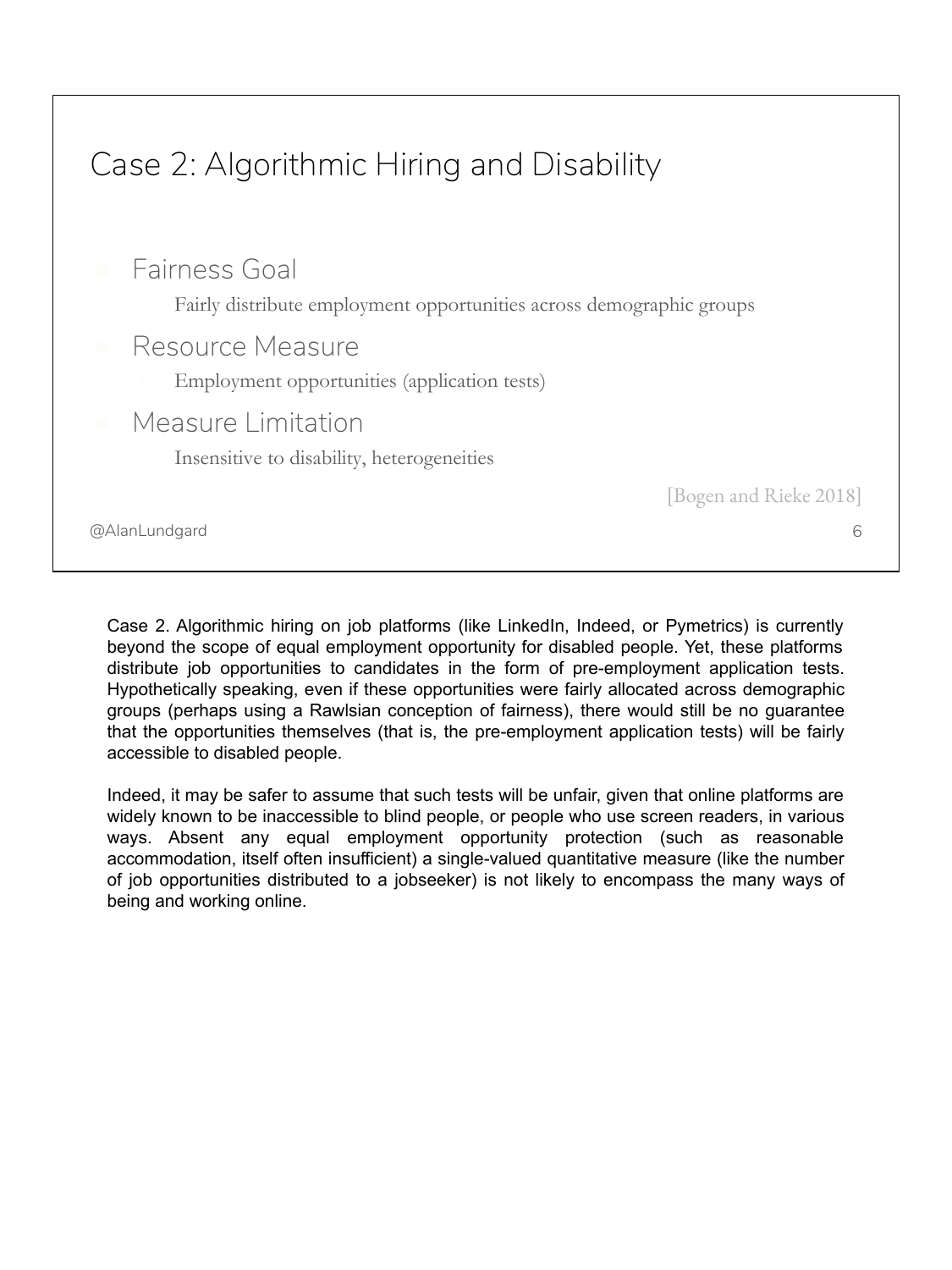## Resource Measures

Pros

Publicly legible and verifiable

Unambiguous comparisons

#### Cons

Insensitive to social, political context Insensitive to disability, heterogeneities

@AlanLundgard

[Brighouse and Robeyns 2010]

7

In both of these cases, the problem with the resource measure is that it fails to be sensitive to the different ways people are able to use (or not use) the resources that are allocated to them. In the first case, higher predictive text accuracy may seem like an always-desirable design goal, but may actually perpetuate psychosocial harms, such as stereotype threat or discourse inequality. In the second case, employment opportunities "fairly" distributed via hiring platforms may achieve only a superficial conception of fairness, if those platforms are themselves inaccessible to disabled people who use screen readers.

In other words, resource measures are insensitive to what people are (or are not) capable of doing with those resources, given their social and political context and personal heterogeneities. In response to this shortcoming, capability theorists argue for an alternative measure of justice: one that is sensitive to context and personal heterogeneities. Namely, they argue for capabilities.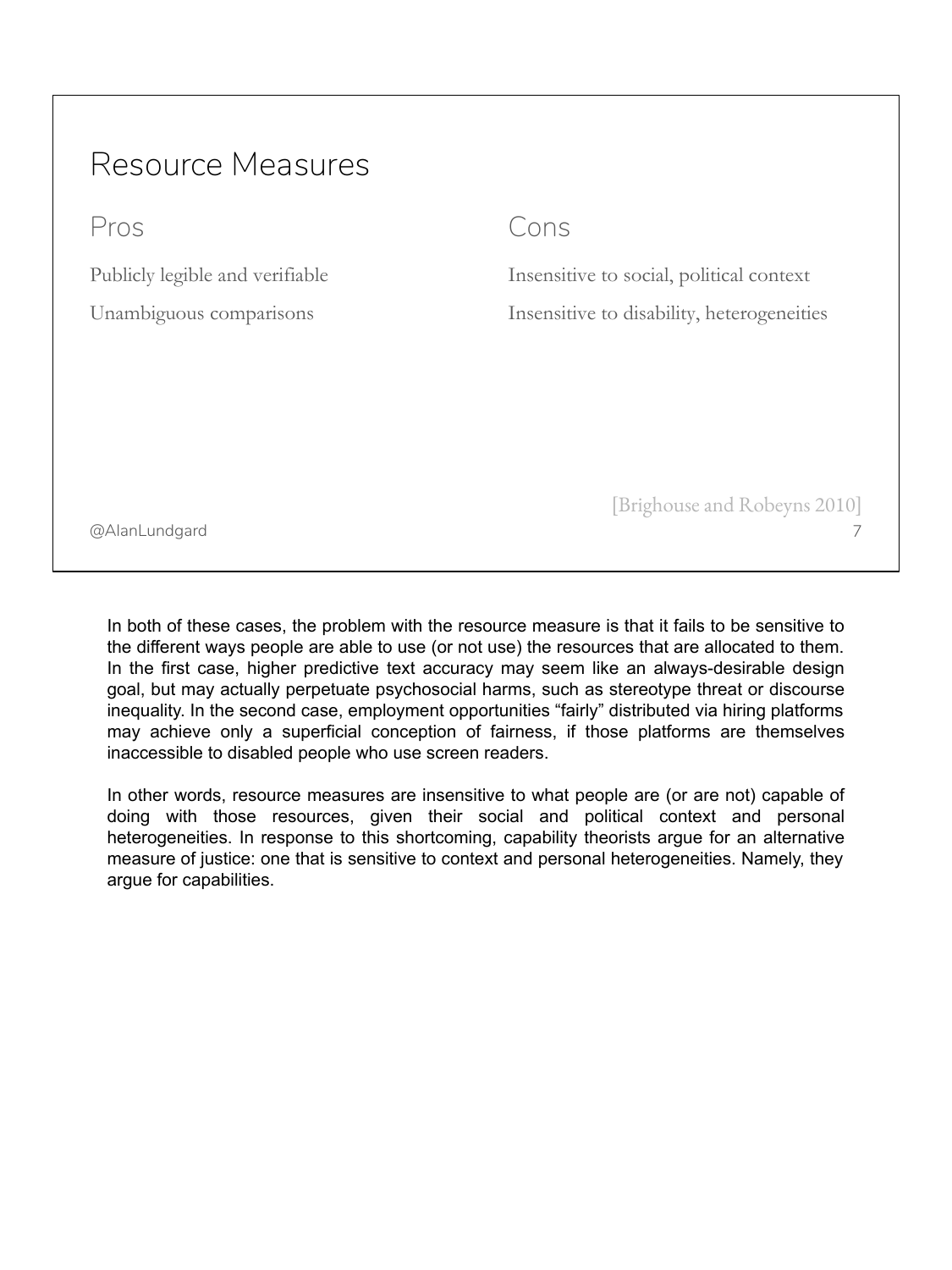

What are capabilities? (Aside: note that the "capability" terminology originated in the late 1970's and so may sound somewhat outdated by today's disability language norms. Also note that the capability theory is consistent with the social, rather than the medical, model of disability.)

In short, capabilities are what people are able to do (or not do) given their particular social and political context. Capabilities might include being able to attain employment (for anyone who wants it), move without barriers (regardless of disability), complete online application tests comfortably and effectively, or contest automated decisions. Whereas resource measures are single-valued numerical quantities, capability measures are heterogeneous, combining both qualitative and quantitative data, in direct collaboration with the affected communities.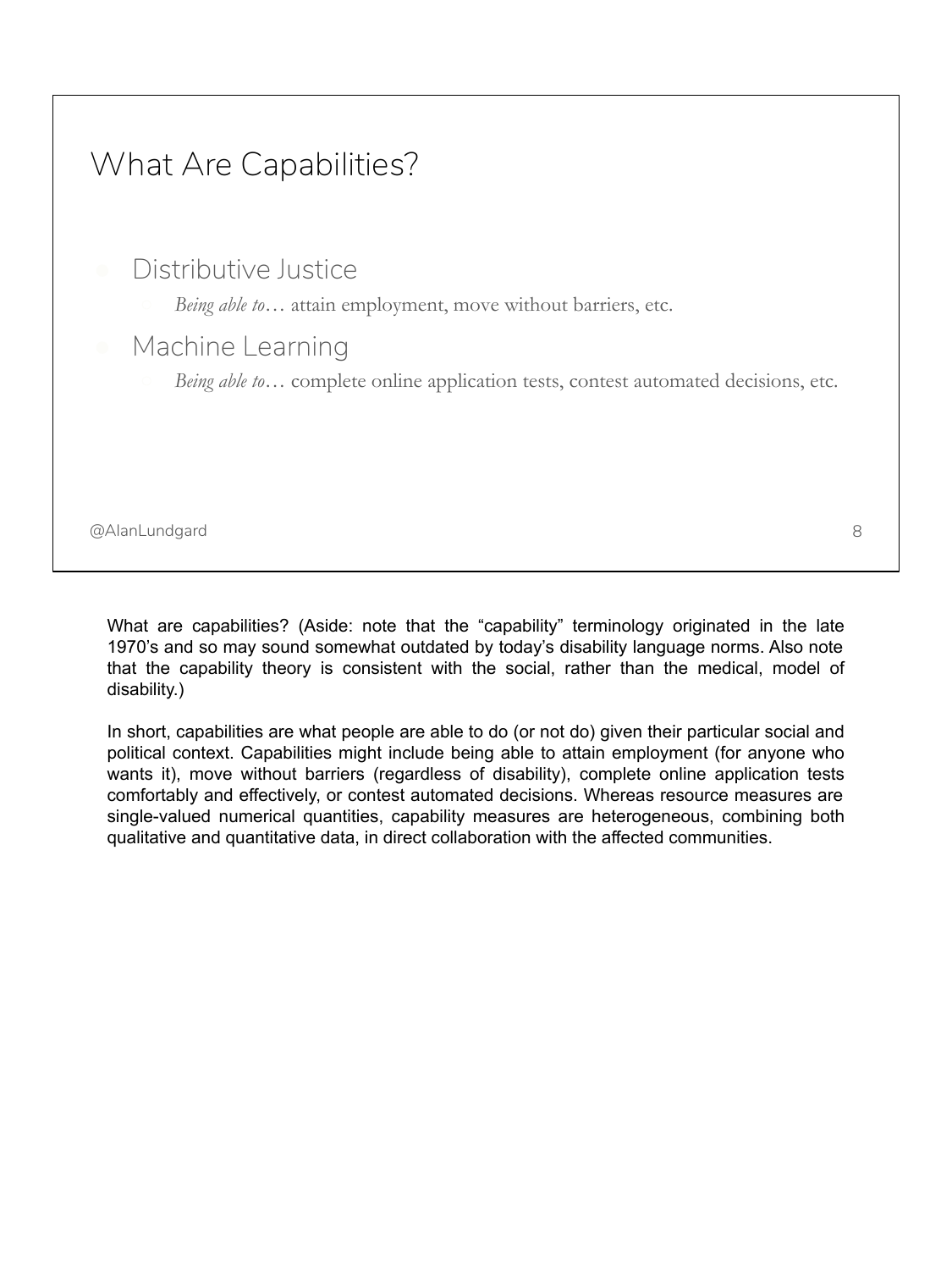# Operationalizing Capabilities

- 1. Choose relevant capabilities in collaboration with community members
- 2. Choose indicators for each capability (qualitative and quantitative)
- 3. Map each indicator to the unit interval [0, 1]
- 4. Aggregate all indicators (average)
- 5. Iterate on system design until all community members achieve a baseline capability level

[Murphy and Gardoni 2012]

9

@AlanLundgard

For example, here's just one possible way to formulate a capability measure when designing a machine learning system.

- 1. First (prior to building anything), and in direct collaboration with the affected communities, choose the capabilities that matter to them, given their social and political context.
- 2. Then, select indicators for those capabilities (for example, quantitative data like predictive accuracy of the model, qualitative data like written testimony, likert scale usability/accessibility rankings, and so on).
- 3. Map each indicator to the unit interval and combine them (perhaps by averaging). (Note: This step is optional if it is preferred that qualitative data remain qualitative.)
- 4. Finally, iterate on the system design until all community members reach a baseline capability level.

In such a capability measure, a single-valued numerical quantity (such as predictive accuracy) could still be used as one of multiple indicators. But, unlike resource measures, it is essential that this indicator is not the primary measure of the system's justness or fairness.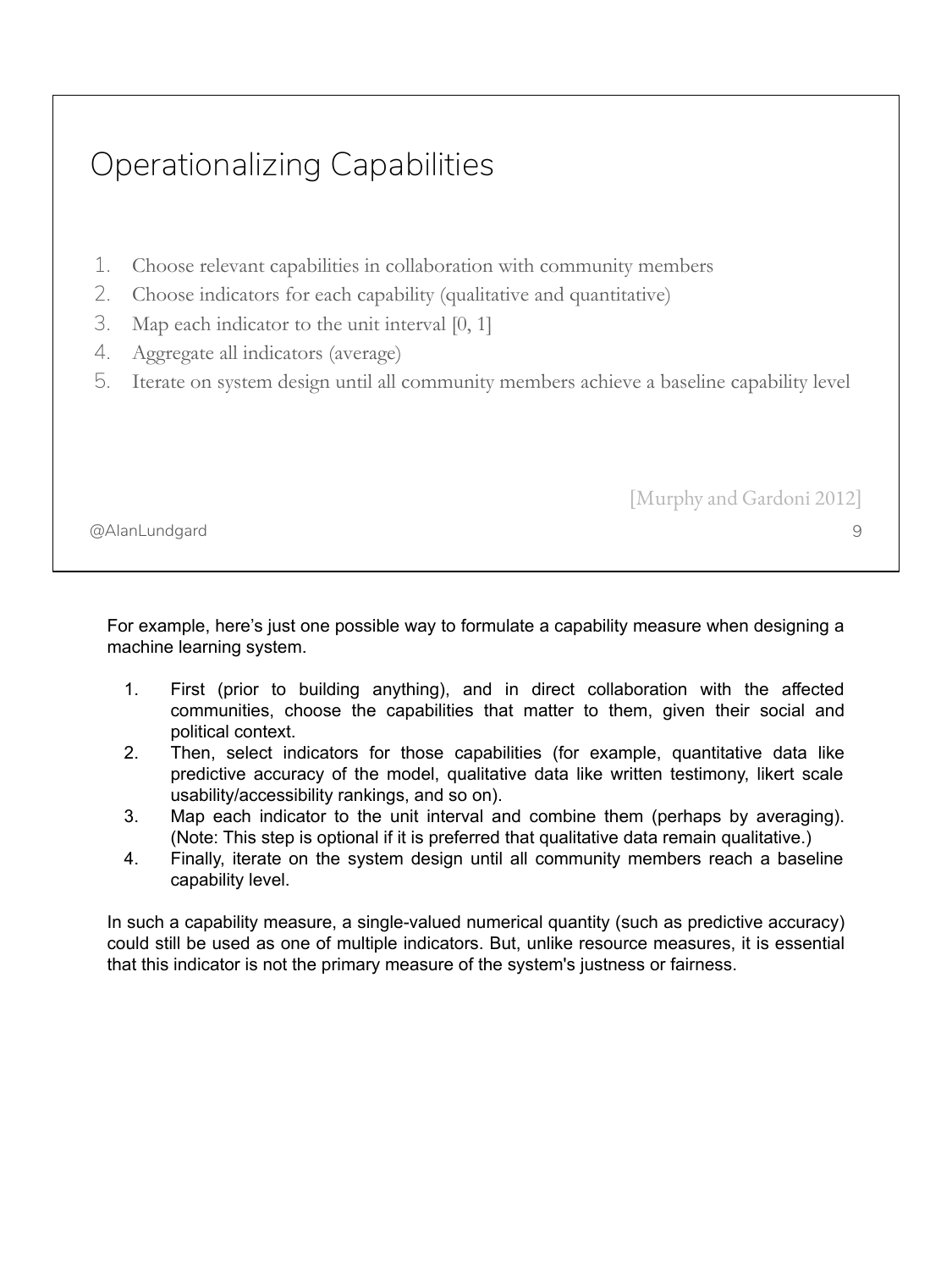# Capability Measures

Pros

Sensitive to social, political context Sensitive to disability, heterogeneities

#### Cons

Practicability concerns Ambiguous comparisons

10

[Brighouse and Robeyns 2010]

@AlanLundgard

Because capability measures are designed (at the outset) in collaboration with people from the affected communities, they are sensitive to that community's social and political context and it members' personal heterogeneities, including disabilities. A capability approach to system design is theoretically analogous to value-sensitive, participatory, or inclusive design practices in the field of human-computer interaction.

However, in comparison with resources, capability measures have some shortcomings: they often require collecting a large amount of data, they're likely to be more expensive, and they're potentially ambiguous. But these shortcomings, I argue, are counterbalanced by their sensitivity to social and political injustices.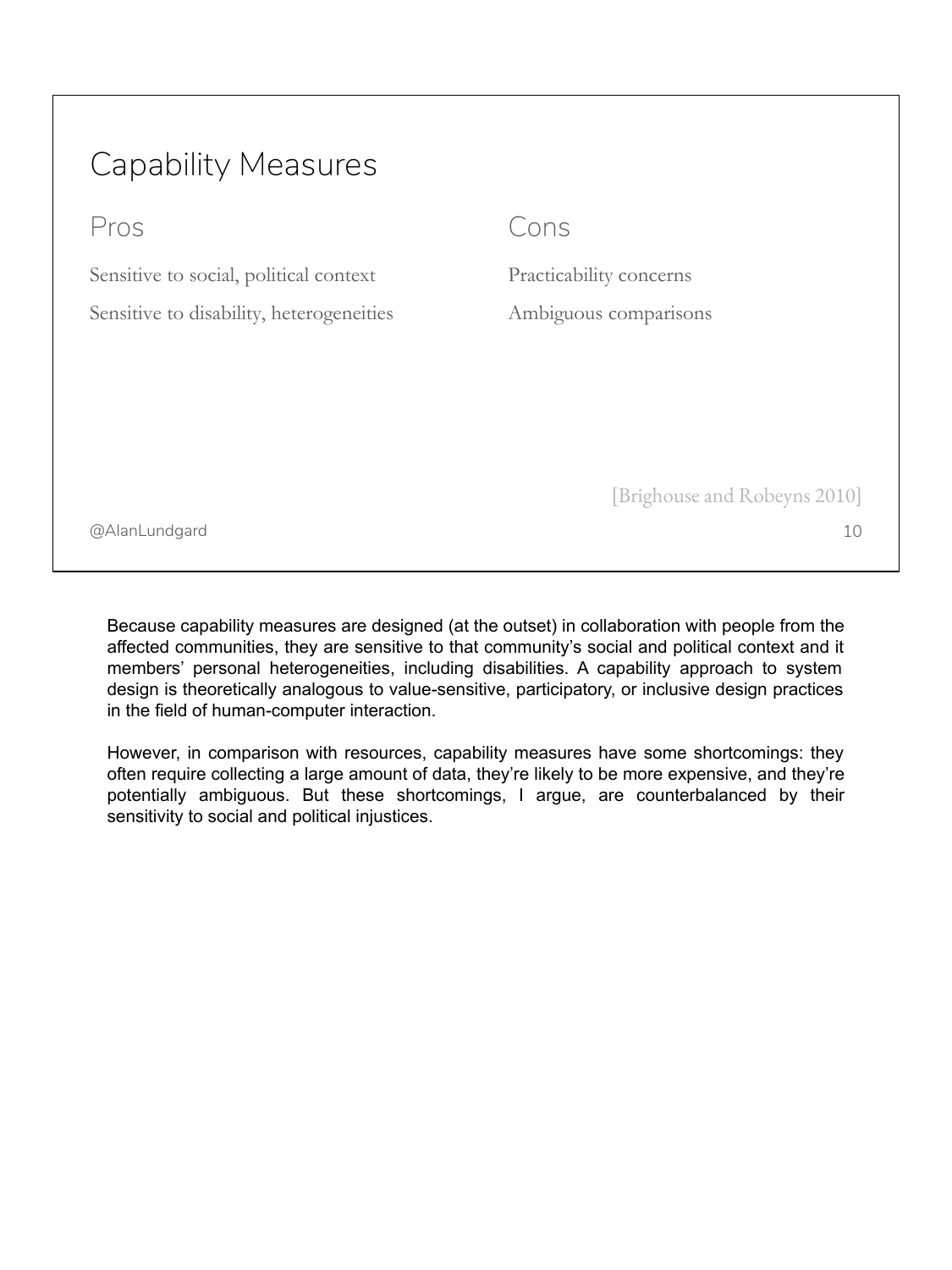"Capability measures are...

…sensitive to structural and psychosocial injustices that interfere with individuals' functioning as equals, although they are neither constituted nor remediated by distributions of resources."

[Anderson 2010]

11

@AlanLundgard

According to Anderson: "Capability measures are sensitive to structural and psychosocial injustices that interfere with individuals' functioning as equals, although [these injustices] are neither constituted nor remediated by distributions of resources."

In other words, remediating injustice doesn't only depend on (re)allocating resources more fairly, but also on how people are capable (or not) of using the resources in their possession. If fair machine learning aspires to address these injustices, then it will need to look beyond single-valued, quantitative resource measures. Capability measures provide one possible alternative.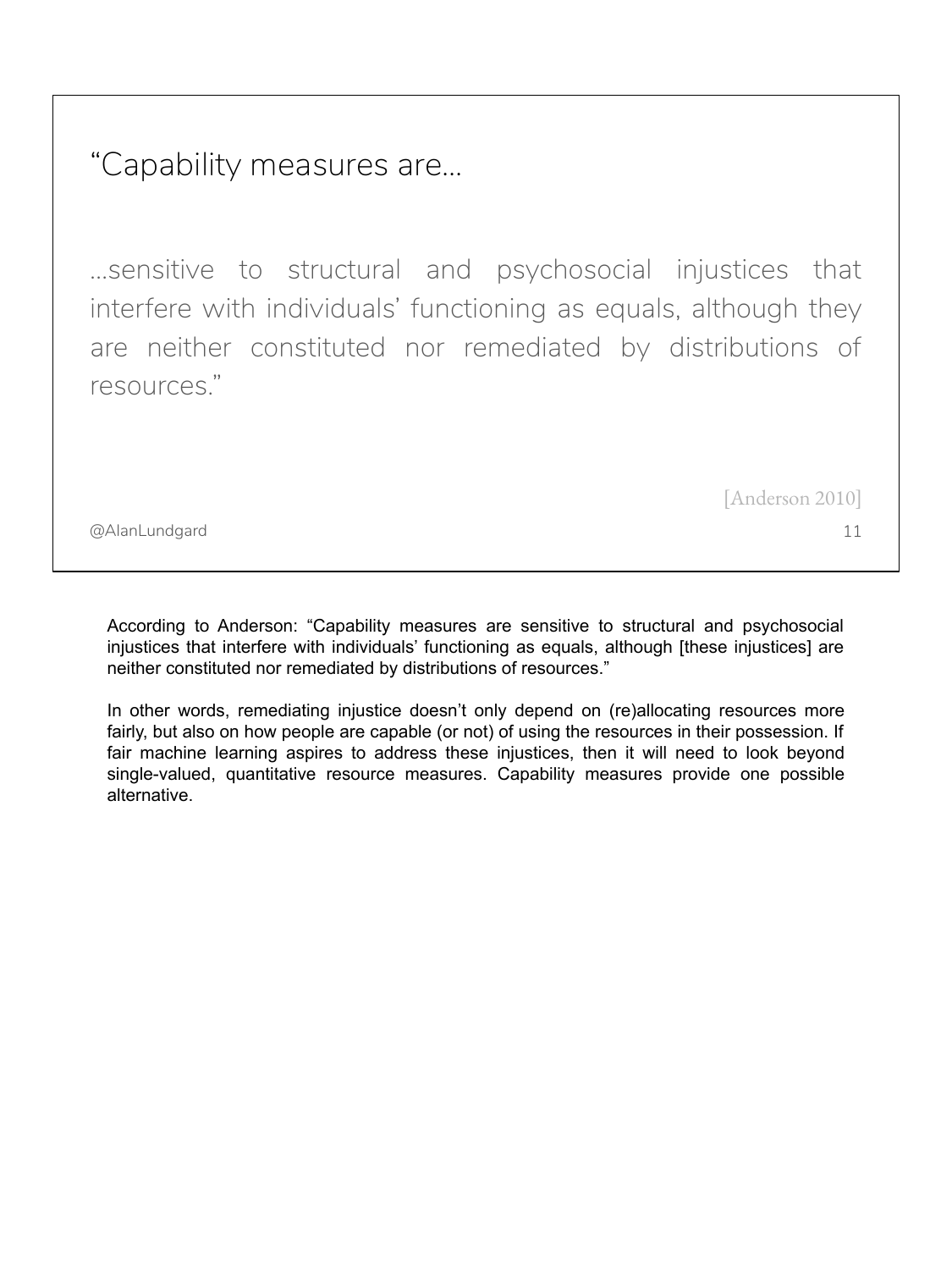# Measuring Justice in Machine Learning

Alan Lundgard

Massachusetts Institute of Technology

Conference on Fairness, Accountability, and Transparency January 30, 2020

@AlanLundgard

Thank you.